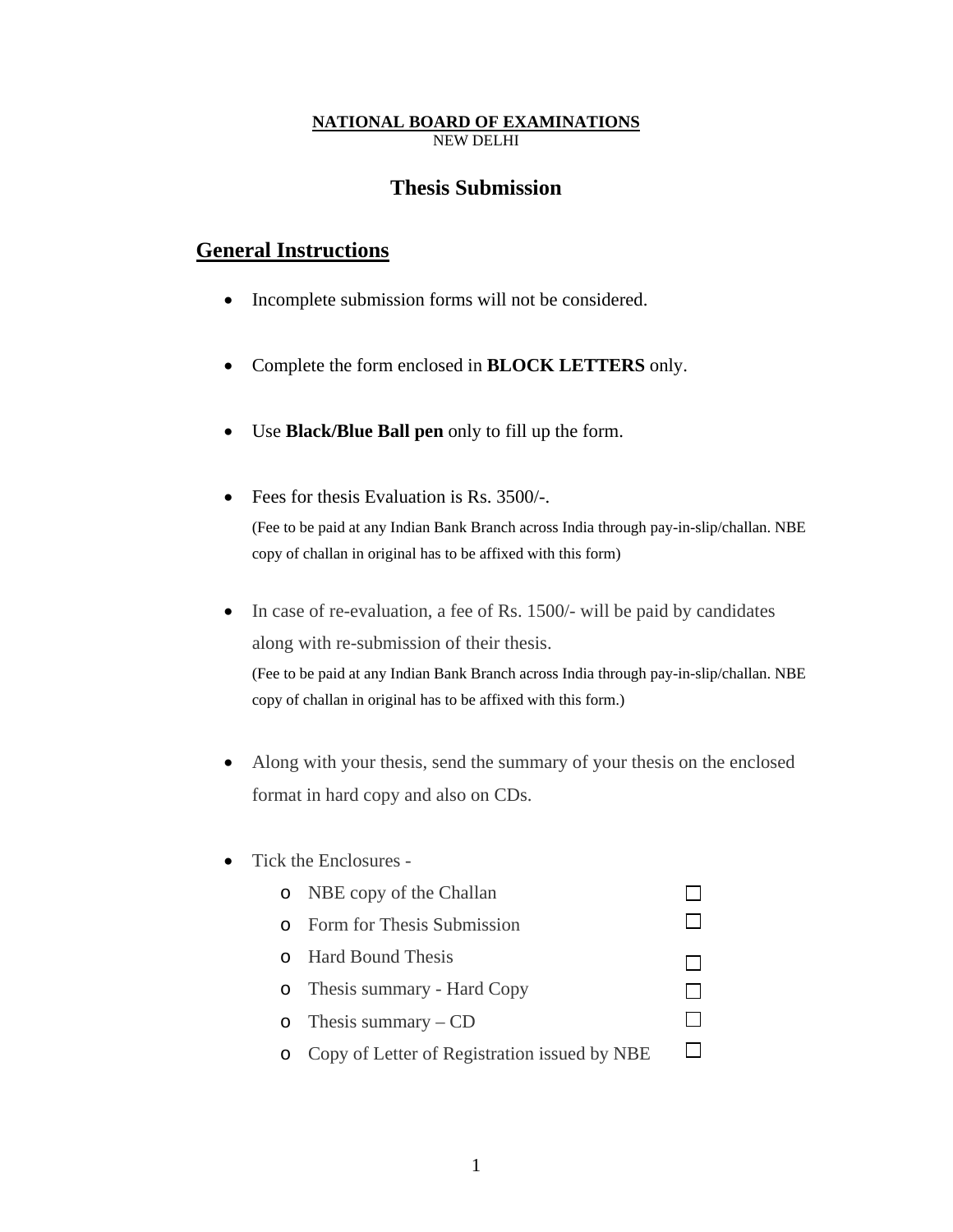- DNB candidates are required to submit their thesis before the cut off date which shall be 30th June of same year for candidates appearing for their scheduled December final theory examination. Similarly candidates who shall be appearing in their scheduled June DNB final examination shall be required to submit their thesis by 31st of preceding December.
- Any change in your correspondence address after submission of thesis should be intimated to the Board at email thesis@natboard.edu.in, reg@natboard.edu.in and final@natboard.edu.in so as to affect timely dispatch of your thesis acceptance letter and other communications.
- For inquiries pertaining to thesis, you may write to thesis@natboard.edu.in. No inquiries regarding thesis acceptance status prior to 4 months after thesis submission will be entertained.
- Mention your Name, Subject, Registration No. and Date of submission of thesis in any correspondence pertaining to thesis with the Board.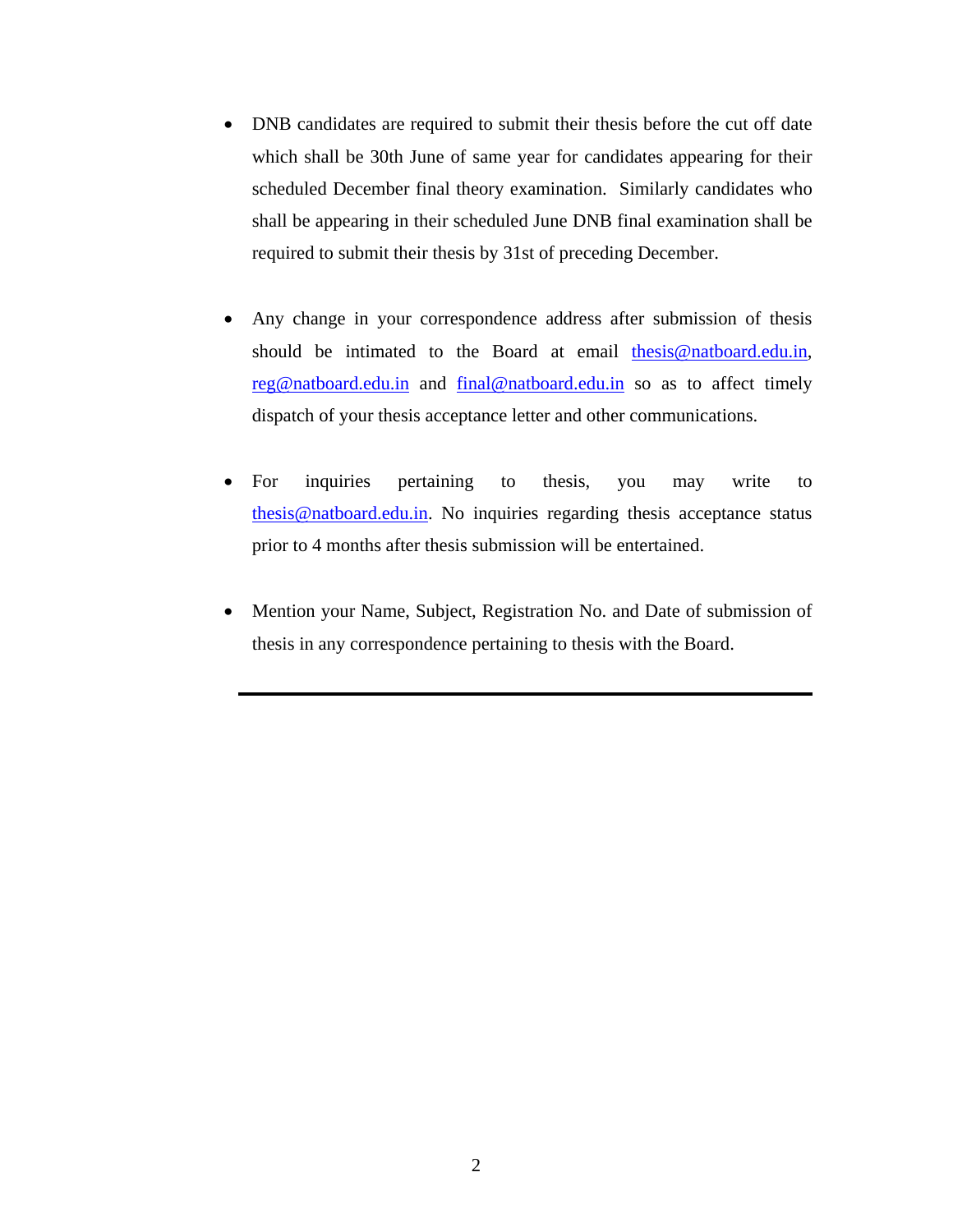# **Form for Thesis Submission**

|         | 1. NAME (IN FULL) :             | Paste here<br>(do not pin or staple)  |
|---------|---------------------------------|---------------------------------------|
| $2_{1}$ | <b>FATHER'S/HUSBAND'S NAME:</b> | A recent passport<br>size photograph. |
| 3.      | <b>CORRESPONDENCE ADDRESS:</b>  |                                       |
|         | E-mail                          |                                       |

## **4. REGISTRATION DETAILS**

| (Attach a copy of letter of registration issued by NBE) |
|---------------------------------------------------------|
|                                                         |
|                                                         |

### **5. Details of DNB :**

| Subject                                   | Institute | <b>State</b> | Period of Training |
|-------------------------------------------|-----------|--------------|--------------------|
|                                           |           |              |                    |
|                                           |           |              |                    |
| Correspondence Address of the Institute : |           |              |                    |
|                                           |           |              |                    |
|                                           |           |              |                    |
|                                           |           |              |                    |
|                                           |           |              |                    |
|                                           |           |              |                    |

## **6. Fees Details:**

### **7. Details of Dessertation /Thesis :**

| Subject              | Period | Name of the Guide |
|----------------------|--------|-------------------|
|                      |        |                   |
|                      |        |                   |
|                      |        |                   |
| Title of the Thesis: |        |                   |
|                      |        |                   |
|                      |        |                   |
|                      |        |                   |
|                      |        |                   |

I here by declare and certify that particulars given in this application form are true and accurate to the best of my knowledge and belief.

**Date: Signature of the Candidate**